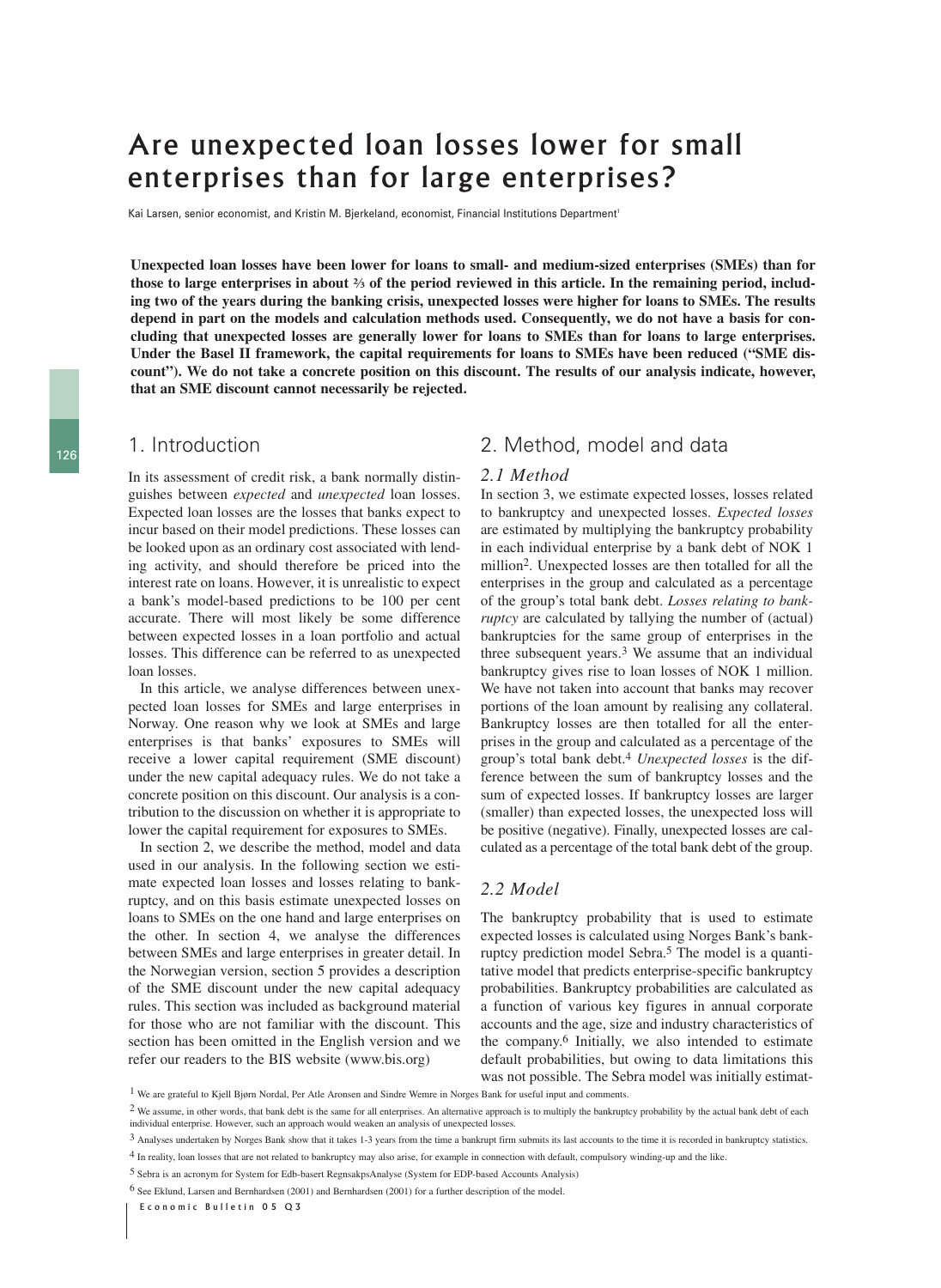ed over the period 1990-1996. In autumn 2003, the model was re-estimated for the period 1990-2000. The model showed relatively little change as a result of the re-estimation and we have used the initial model in this article.

#### *2.3 Data*

We define SMEs as enterprises with annual sales of less than NOK 83 million (i.e. about EUR 10 million), while enterprises with annual sales in excess of this amount are defined as large. The analysis covers all limited companies in Norway that have submitted approved accounts and that have bank debt recorded on the balance sheet in the period 1988-2001. We have not included years subsequent to 2001 as it takes up to 3 years to tally bankruptcies. In the period prior to 1999, the annual accounts contained less detailed information about enterprises' debt to banks. As a result, the number of enterprises covered in the years 1988-1998 is smaller than in 1999 and subsequent years.7 Moreover, the quality of the bankruptcy data for the period 1988-1990 is poorer. In addition, the registration of bankruptcies in our database was changed as from 1999. Owing to these factors, the periods prior to and following 1999 are not fully comparable. However, we have no reason to assume that this has a bearing on the conclusions in this analysis.

## 3. Expected, actual and unexpected losses on loans to SMEs and large enterprises

#### *3.1 Expected losses*

A bank should in principle assess the expected loss before approving a loan. A bank normally applies a bankruptcy or default model to the loan portfolio to provide an indication of the losses it is likely to incur in the coming period. We have used Norges Bank's Sebra model and database to estimate expected losses on loans to SMEs and large enterprises in the period 1988-2004.8

The calculations show that expected losses have on average been substantially higher for loans to SMEs than for loans to large enterprises both in upturns and downturns (see Chart 1). During the banking crisis in the first years of the 1990s, banks could on average expect to lose about 6 per cent on every krone loaned to an SME, whereas the expected loss on the same exposure to a large enterprise was only about 1 per cent. In the years following the banking crisis, the enterprise sector consolidated to a considerable extent. As a result of this, expected losses on loans to both SMEs and large enterprises have been sharply reduced.





### *3.2 Losses relating to bankruptcy ("actual" losses)*

Expected losses in a period are calculated at the start of the period and are thus represented by as a forwardlooking variable. At the end of the period, the bank can look back and tally actual losses. Actual losses are thus represented by a backward-looking variable. We do not have access to enterprise-specific actual losses, but we do have access to bankruptcy data for Norwegian enterprises for the period 1988-2004. Using this variable, we calculated simulated loan losses relating to bankruptcies. Bankruptcy losses are used here as an indication of banks' actual losses.

Bankruptcy losses are also higher for loans to SMEs than for loans to large enterprises in the years both before and after the banking crisis (see Chart 2). At most, the loss level is on average 10 per cent for each krone loaned to an SME, or about twice as high as the figure for large enterprises. Bankruptcy losses have also fallen sharply since the banking crisis period for both SMEs and large enterprises. The loan loss levels presented here cannot be directly compared with the banks' actual loan losses in this period, partly because we have assumed the same loan amount for all enterprises.

Our calculations show that both expected losses and bankruptcy losses have on average been higher for loans to SMEs than for loans to large enterprises. However, since losses are a natural component of banking, and banks accept to bear risk on behalf of their borrowers, this is not necessarily a problem. As long as the customer pays for this service in the price of the loan, the

<sup>7</sup> The number of SMEs included ranges between 18 261 to 26 755 in the period 1988-1998 and between 47 217 and 51 421 in the period 1999-2001. The number of large enterprises ranges between 665 to 1 043 in the period 1988-1998 and between 1 575 and 1 707 in the period 1999-2001.

<sup>8</sup> In other words, losses up to and including 2004 based on the predictions for the 2001 accounts.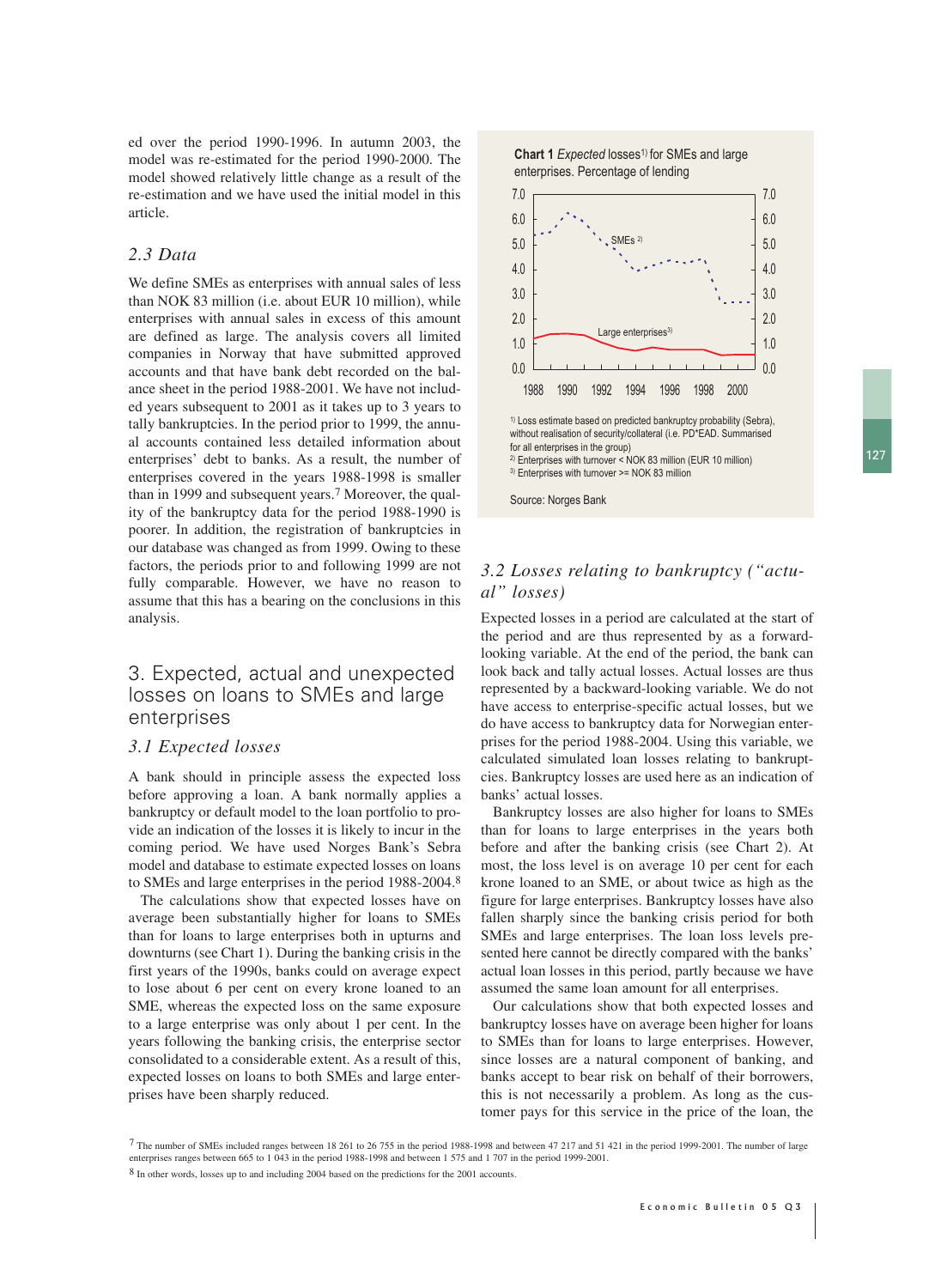**Chart 2** *Losses on bankruptcy1)* for SMEs and large enterprises. Percentage of lending



<sup>1)</sup> Loan losses in connection with actual bankruptcies. Without realisation of security/collateral. Same loan amount assumed for all enterprises. Because of a change in the underlying statistics, loss levels for 1996-2001 are not directly comparable with previous years



bank will be able to cover expected losses. In the light of the above, this implies that SMEs should on average be charged a higher lending rate than large enterprises. Correct pricing by banks will then reflect differences in expected losses.

#### *3.3 Unexpected losses*

Even if the banks' risk models have become more sophisticated, it is unlikely that the predictions will be entirely on the mark. When banks record actual losses, there will most likely be a difference between expected losses (Chart 1) and actual losses (Chart 2). We refer to this difference as unexpected losses.

Chart 3 shows the portion of loans to SMEs and large enterprises that resulted in unexpected losses in our calculations. As shown in the chart, the picture is not as unambiguous here as in the previous charts. In some years, unexpected losses are smaller for loans to SMEs than for loans to large enterprises, and in other years the opposite applies (for example in 1990 and 1991, i.e. during two of the banking crisis years).

Taking a closer look, Chart 4 compares the two curves in Chart 3. The chart shows the difference between average unexpected losses on loans to SMEs and average unexpected losses on exposures to large enterprises for each year in the period 1988 to 2001. The green curve in the chart shows the difference when using the Sebra model. For purposes of comparison, we have also included the results of similar simulations when using a very simple risk classification model, as represented by the purple (broken) curve. In this model, the enterprises are divided into four risk groups based on the key figures earnings/bank debt and equity capital/total capital.





The model is probably too simple to be a realistic alternative for banks and has only been included to illustrate that different models may produce different results.

Since the curves show the *difference* between unexpected losses for SMEs and unexpected losses for large enterprises, all the points below zero indicate that unexpected losses on loans to SMEs are smaller than on loans to large enterprises, and the inverse. This implies that when the curves are below zero, it can be argued that banks should set aside a relatively smaller portion of their capital for exposures to SMEs than for exposures to large enterprises to provide for unexpected events. In the opposite case, when the curve is above





enterprises

2) Based on Norges Bank's bankruptcy prediction model Sebra 3) Based on simple risk classification

Source: Norges Bank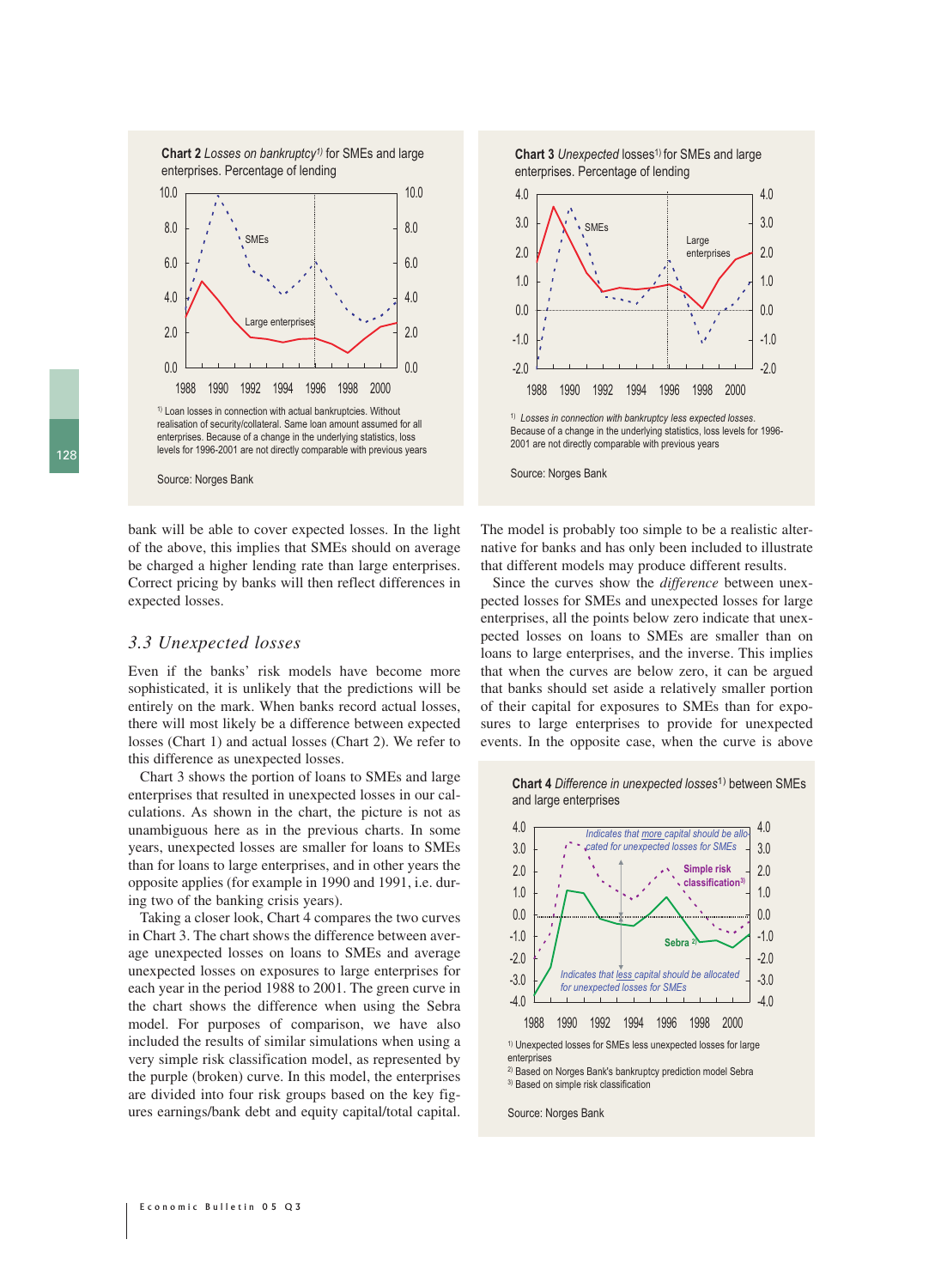zero, banks should have a higher level of buffer capital for SME borrowers than for large enterprises to cover unexpected losses.

Two important observations can be made on the basis of the charts: *First*, we see that the results vary during the period under review. It may thus be difficult to draw any conclusions that are robust over time. *Second*, we see that the two models may yield different results. When using the Sebra model, we find that banks on average should set aside less capital to provide for exposures to SMEs than for those to large enterprises in 10 of a total of 14 years, i.e. in 71 per cent of the years analysed. In the simple risk classification model, the result was 36 per cent, i.e. almost the inverse. However, the Sebra model is on the whole more accurate than the simple model for both groups. It is not unrealistic to assume that the banks' models are more accurate than the Sebra model, partly because banks have a better data basis for making model-based calculations, particularly for large enterprises.9 This could narrow the differences in unexpected losses between SMEs and large enterprises.

# 4. Differences within the groups SMEs and large enterprises?

The results we have presented so far have been based on averages for the two groups SMEs and large enterprises. Naturally, all SMEs are not alike and the behaviour and risk profile of all large enterprises are not the same. In this section, we take a closer look at the possible implications of differences within groups for unexpected losses on loans to SMEs and large enterprises.

#### *4.1 Differences between risk categories?*

First, we have looked at the distribution of the results in Chart 4 when we divide enterprises into different risk categories. In Chart 5, the differences in unexpected losses are shown for different risk categories using the Sebra model.<sup>10</sup> We have selected four years between 1988 and 2001 to elucidate this point. As in Chart 4, a negative value means that unexpected losses are lower for SMEs than for large enterprises, and the inverse.

Chart 5 shows that the Sebra model results in unexpected losses that are lower for SMEs than for large enterprises within almost all the risk categories for all periods. The exceptions are risk category 1 in 1996 and risk category 4 in 1990 and 1996, where unexpected losses are somewhat higher for SME exposures. The differences are small in the two best risk categories. This is not surprising as they consist of enterprises with a solid financial position irrespective of the size of the enterprise. Very few of these enterprises go bankrupt and they





are relatively easy to predict. As a result, the difference in unexpected losses between the two groups is small. Losses are more difficult to predict for enterprises that have neither a solid nor a weak financial position, i.e. enterprises in the middle risk categories. A wider difference can thus be expected between unexpected losses on loans to SMEs and to large enterprises in these categories.

The Sebra model used in this analysis is estimated for almost all limited companies in Norway. This means that the estimation sample is dominated by SMEs. Therefore, it is not surprising that the model is generally more accurate for SMEs than for large enterprises. It is not unrealistic to assume that the banks' prediction models will show a somewhat similar result. In practice, the banks will probably have fewer observations for large enterprises than for SMEs for estimating their models. If this is the case, the banks' models may also be less accurate for large enterprises than for SMEs. However, we cannot draw any conclusions as to whether this favours or disfavours loans to SMEs in relation to large enterprises. The reason for this is that we do not know which way the difference will affect large enterprises. On the other hand, a smaller data quantity for large enterprises may be compensated for by a more complete and detailed data set.<sup>11</sup>

#### *4.2 Idiosyncratic risk*

It has been argued that the level of idiosyncratic risk is higher for SMEs than for large enterprises.<sup>12</sup> Idiosyncratic risk is defined as the risk linked to internal or individual factors in a firm, while general risk reflects the risk associated with general economic developments. High idiosyncratic risk reduces the impact of general economic developments on company risk levels.

<sup>9</sup> For example access to default data (and not only bankruptcy data) and access to detailed payment information about borrowers.

<sup>10</sup> We have used 5 risk categories, where category 1 denotes low risk and category 5 denotes high risk.

<sup>&</sup>lt;sup>11</sup> We have also calculated unexpected losses for large enterprises using a version of the Sebra model that is adapted to large enterprises. The changes in unexpected losses were marginal and do not change any of the conclusions in our analysis. The "large enterprise version" is essentially based on the same input variables as the ordinary Sebra model. A model for large enterprises could contain more detailed information to improve accuracy and thus reduce unexpected losses for large enterprises, for example, market information, credit ratings, more detailed accounts information and the like.

<sup>12</sup> This is one of the arguments behind the introduction of the SME discount under the Basel II framework (for further information see BIS website)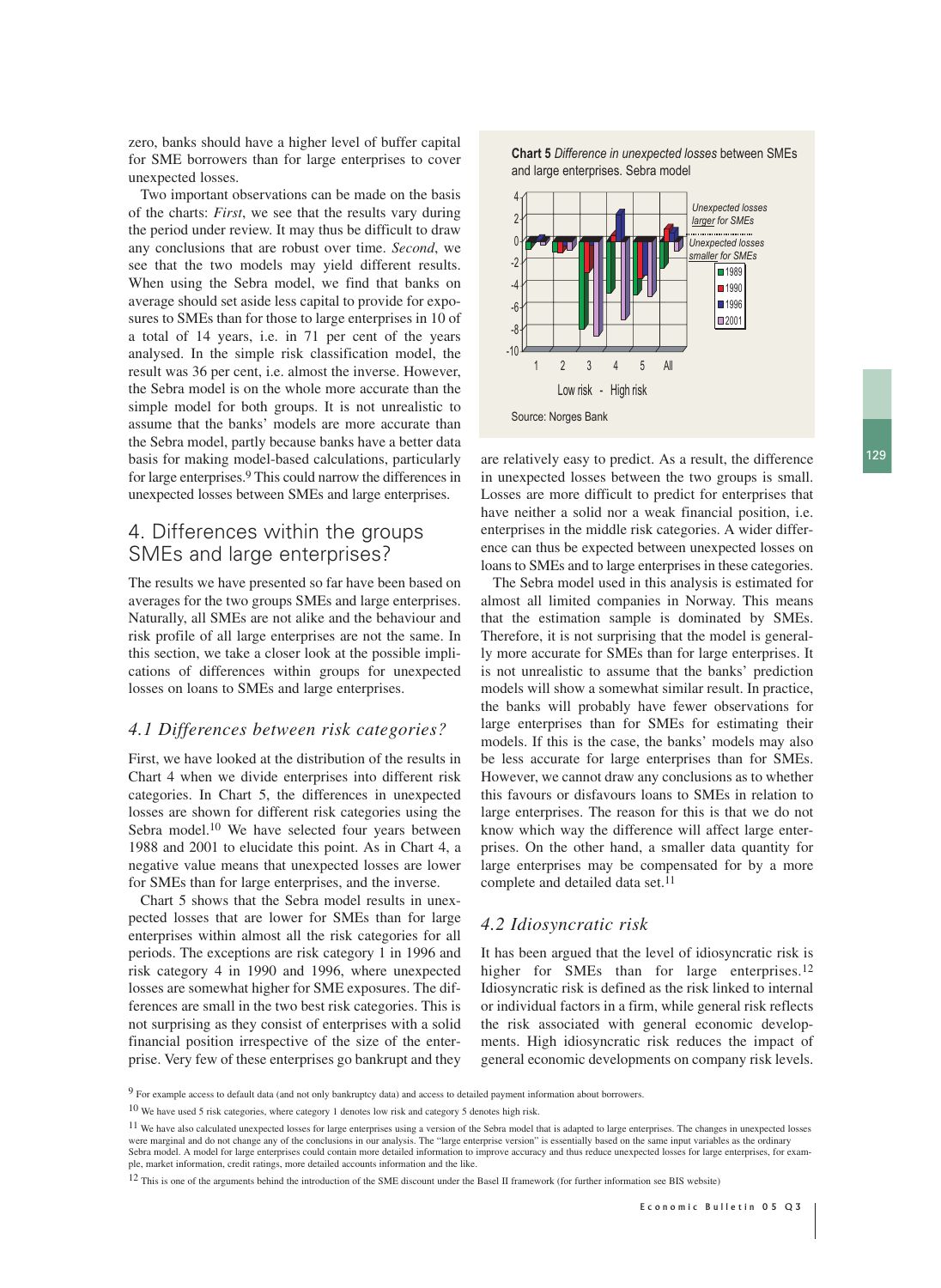**Chart 6a** Change in bankruptcy probabilities from 2000 to **Chart 6b** Change in bankruptcy probabilities from 2000 to 2001. SMEs. Deviation from average change for all 2001. Large enterprises. Deviation from average change enterprises. Frequency distribution for all enterprises. Frequency distribution Average = -0.041% Average = 0.020% 11000 yas. Standard deviation = 1.20% Standard deviation = 3.39% Number of enterprises = 1 220Number of enterprises = 40 853 ian. 12000 spo $u$  and  $400$ **Sec** 6,000 bód 3000 ita a viceo -0.15000 -0.10000 a more 0.00000 0.01000 130000  $0.2000$ 0.1000 noone  $0.10000$  $a$  shows Change in bankruptcy probability (decimal) Change in bankruptcy probability (decimal) Source: Norges Bank Source: Norges Bank

# Distribution of unexpected losses across industries

Diversification gains can be achieved by spreading lending across different industries. In a further analysis, we have looked at the breakdown of unexpected losses on a selection of industries over time (see Charts A1 and A2). Note that the charts only include SMEs.

The charts show that developments in unexpected losses have been largely the same for most industries. Unexpected losses increased for all industries before and after the banking crisis. After the banking crisis, losses dropped markedly for all the industries. Unexpected losses for all the industries with the exception of *fish farming* fell from 1996 to the end of the 1990s. Losses subsequently increased up to 2001. *Fish farming* shows the widest variations in unexpected losses over time, while *real estate* and *commercial services* show the smallest variations.



1) *Losses in connection with bankruptcy less expected losses*. Because of changes in the underlying statistics, loss levels for 1996-2001 are not directly comparable with previous years

**Chart A2** *Unexpected* losses to selected industries. SMEs. Percentage of lending to the industry

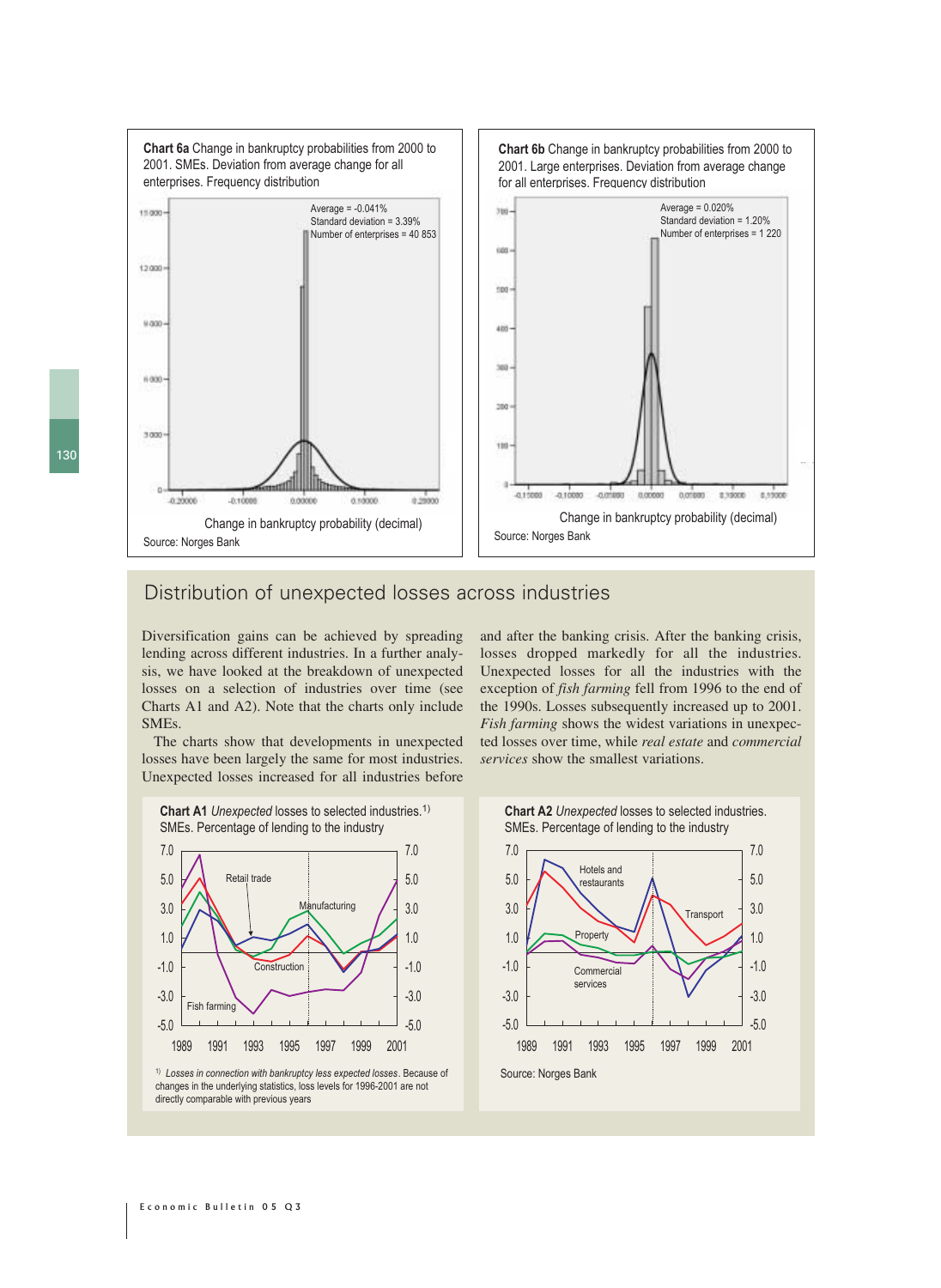It also means that a group of enterprises with high idiosyncratic risk is not correlated with general economic developments to the same extent as a group of enterprises with low idiosyncratic risk. If general economic developments are unfavourable during a period, most enterprises in the latter group will face higher risk while there will be more variation among the enterprises in the former group. An interesting question is whether the bankruptcy probabilities for SMEs are less correlated with general economic developments than the bankruptcy probabilities for large enterprises. One way of analysing this is to estimate the change in the individual bankruptcy probabilities from one year to the next for the two groups of enterprises, and then compare these with the average change for all enterprises. We have done this for all the years in the period 1988-2003, and then calculated the standard deviation for each group in each year. The results show that SMEs have systematically shown wider variations around the average from one year to the next. Examples for two years are shown in Charts 6a and 6b, while the same picture also applies to the other years. This indicates that idiosyncratic risk is higher for SMEs and that they are less correlated with general developments than large enterprises.

#### *4.3 Risk diversification*

In theory, it is conceivable that a bank can reduce its portfolio risk by spreading its exposures across many borrowers and by choosing borrowers in industries with different developments. The analysis in the box above indicates that the potential for diversification gains across different industries with regard to unexpected losses is relatively limited in Norway.

However, it is realistic to assume that a bank's loan portfolio will include far more SMEs than large enterprises. In the analysis above, the number of SMEs is from 20 to 30 times as high as the number of large enterprises. Does this mean we can assume that the degree of risk diversification is higher for the SME portfolio? Is it the case, for example, that unexpected losses in our analysis are somewhat lower over time for SMEs because the number of enterprises in this group is higher? We take a closer look at these questions below.

Charts 7a-7d show unexpected losses on loans to SMEs and large enterprises for 1990 and 2001, respectively, given a varying number of enterprises in the loan portfolio. For each portfolio size for the two groups, we have used a random selection of 50 enterprises. We have then calculated the average expected loss and a 95 per cent confidence interval around the average.

We see that the confidence interval falls relatively sharply up to 100-200 enterprises for both groups. It would appear, in other words, that there are relatively small diversification gains to be achieved by increasing the number of enterprises in the loan portfolio beyond about 100-200 enterprises. The results also indicate that the differences in sample size between SMEs and larger enterprises do not affect the results in the previous section. This is because the number of enterprises in both groups is markedly higher than 200.13

#### 5. Summary and conclusions

In this article, we have analysed expected losses, losses relating to bankruptcy and unexpected losses on loans to SMEs and large enterprises in the period 1988-2004. Expected losses and bankruptcy losses have been substantially higher for loans to SMEs than for loans to large enterprises during the period. As regards unexpected losses, the picture is more mixed. In over 2/3 of the period, unexpected losses were lower for loans to SMEs than for loans to large enterprises. In the remaining period, including two years during the banking crisis, unexpected losses on loans to SMEs were higher.

One reason why unexpected losses on loans to SMEs were somewhat lower over time is that the model used (i.e. the Sebra model) is generally somewhat more accurate for SMEs than for large enterprises. This applies in particular to enterprises for which it is especially difficult to predict losses, for example enterprises that have neither a solid nor a weak financial position. The differences between unexpected losses for SMEs and large enterprises have thus been widest for enterprises with medium risk. For the best risk categories, the differences are marginal. This may not be surprising as few of these enterprises go bankrupt. These enterprises are relatively easy to predict, and the difference in unexpected losses between the two groups is thus small.

The results depend on the models used and the method for calculating unexpected losses. For example, a simple risk-classification model shows the opposite result to the Sebra model. Nor is it unlikely that the banks' own models are more accurate than the Sebra model, particularly if they have models adapted to large enterprises. This could yield results that are different from those obtained in this analysis. Consequently, we do not have a basis for concluding that unexpected losses are generally lower for loans to SMEs than for loans to large enterprises.

We do not take a concrete position on the SME discount in the Basel II framework.14 However, the results of our descriptive analysis indicate that a discount cannot necessarily be rejected.

The analyses we have carried out show that bankruptcy probabilities for SMEs have varied more than the probabilities for large enterprises from one year to the next throughout the period 1988-2003. This indicates that idiosyncratic risk is higher for SMEs. A high level of idiosyncratic risk implies a weak correlation with general economic developments.

Developments in unexpected losses were fairly similar for most industries we analysed in the period 1988-

<sup>13</sup> The lowest number of enterprises in the samples used is 665 for large enterprises in 1993.

<sup>14</sup> In a box in *Financial Stability* 2/04 (pages 30-31) the question was raised as to whether banks would set aside sufficient capital for credit risk if the SME discount were **introduced**